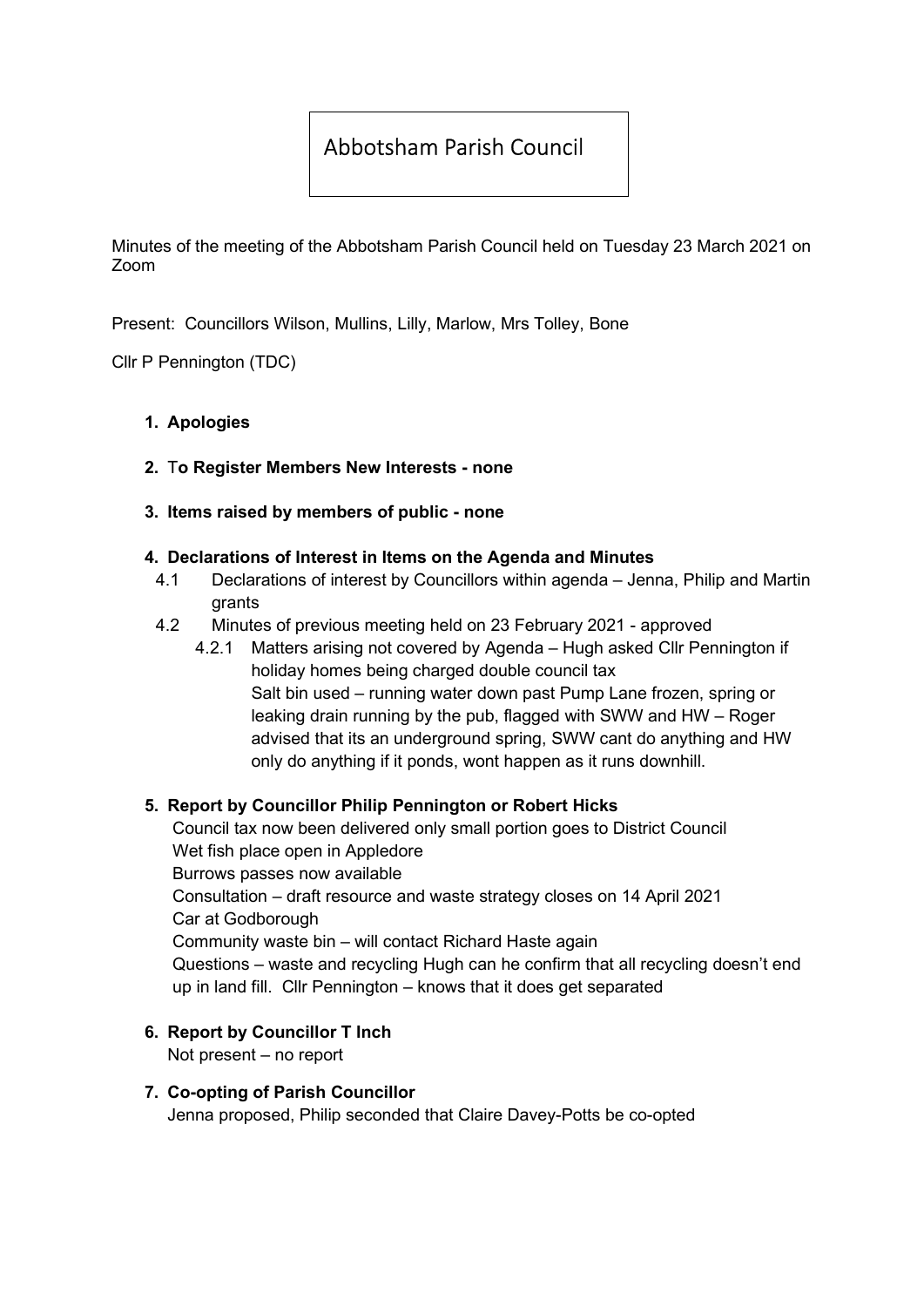# 8. Planning

- 8.1 1/0253/2021/FUL Change of use annexe to self-contained holiday accommodation unit Location: Rixlade Barns Annexe, Abbotsham, Bideford, Devon – Martin big discrepancy between submission and drawings. Drawings show rooflights additional glazing being added whereas submission says no physical changes.
- 8.2 1/1012/2020/FULM Change of use of land from agricultural to recreation for the purpose of camping and retrospective works of on site tracks (Additional Information) | The Ultimate Adventure Centre Abbotsham Bideford Devon EX39 5AP – Approved
- 8.3 1/0002/2021/FUL Extension to existing garage to create first floor accommodation above, proposed terrace to rear and associated alterations to dwelling , Rose Cottage, Pump Lane, Abbotsham, Bideford - Approved

# 9. Clerks Report

- 9.1 Defibrillators wouldn't register it as it wasn't in accessible location, Its now been moved so Jenna has sent off to them again.
- 9.2 Highway issues Roger flagged up the hedge by overflow car park Kieran has followed up with legal process, but it does not (see Rogers email) Has Philip got any funding – not got much left Pothole opposite by Hill Cottage, someone putting bollard in pot hole but its not getting filled, Philip reported it 3 times and nothing happens, bollard more dangerous as 2ft – flag it up to Tony Inch -bottom of Pusehill Road Broken drain halfway down hill, no drain cover/surround
- 9.3 Dog bins Forward response to Cllr Pennington. Philip significant thing he missed is the route that people from Londonderry take
- 9.4 Parish meeting Government legislation does not permit council meetings to be held virtually after 7 May. DALC webinair discussed the options, best solution is to hold AGM/meeting before 7 May and then have a meeting in person once full restrictions are lifted after 21 June. Agreed to have# next meeting on 4 May

# 10. Chairs Report

10.1 Rural broadband – is Jurassic a separate company putting cable in Abbotsham, Yes. Abbotsham Court – Claire has spoken to Airband worker as cables have been put up around that area, been advised that it will start in April. Parish Council had email advising May/June. Ask what about telephone line and about bt tv, how will they be fed. Hugh will try and speak to BT